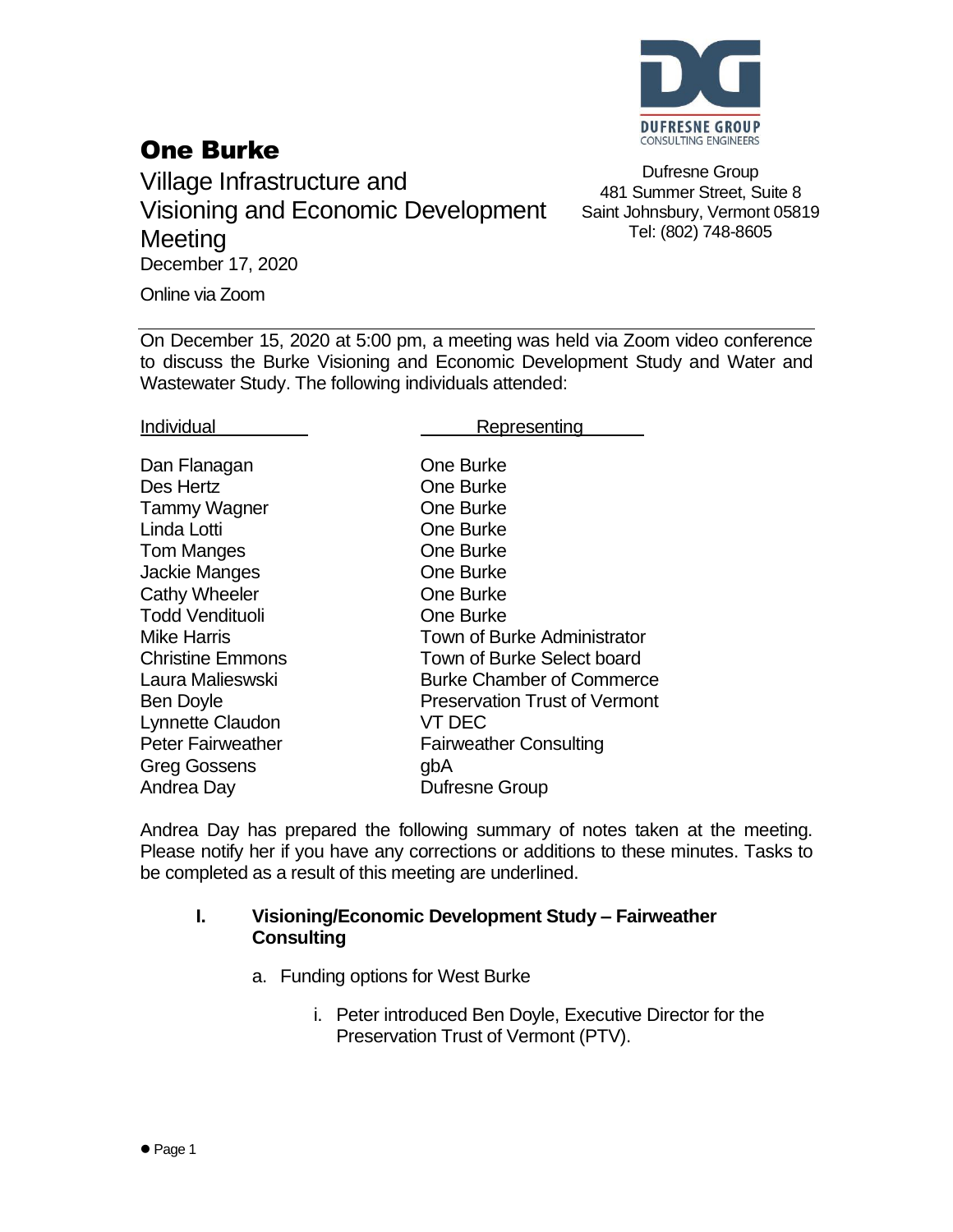- ii. Ben asked about any conversations with other funders and for a general overview of the water and wastewater study and visioning project status.
	- The visioning is being completed in conjunction with the water and wastewater study.
	- A core area of the village has been identified and some buildings that could be catalytic projects have been identified.
	- The goal is to bring vitality back to West Burke without it being overwhelmed by East Burke.
	- Trying to coordinate with property owners and identify funding.
	- Placemaking and street scaping community projects have also been identified
	- West Burke Village is a designated downtown.
- iii. Ben gave an overview of the Preservation Trust of Vermont
	- To preserve the essential character of VT, preserve and revitalize villages, community driven
	- Can assist with preservation of historic structures
	- Prevent sprawl and protect working landscapes
	- Help small towns to identify next steps
	- Technical assistance and seed funding for historic preservation projects
	- First steps
		- a. Establish common vision
		- b. Next once properties are identified, engage in conversations with property owners before moving further
		- c. Other strategies 501c formation; community supported enterprise (i.e. Albany General Store)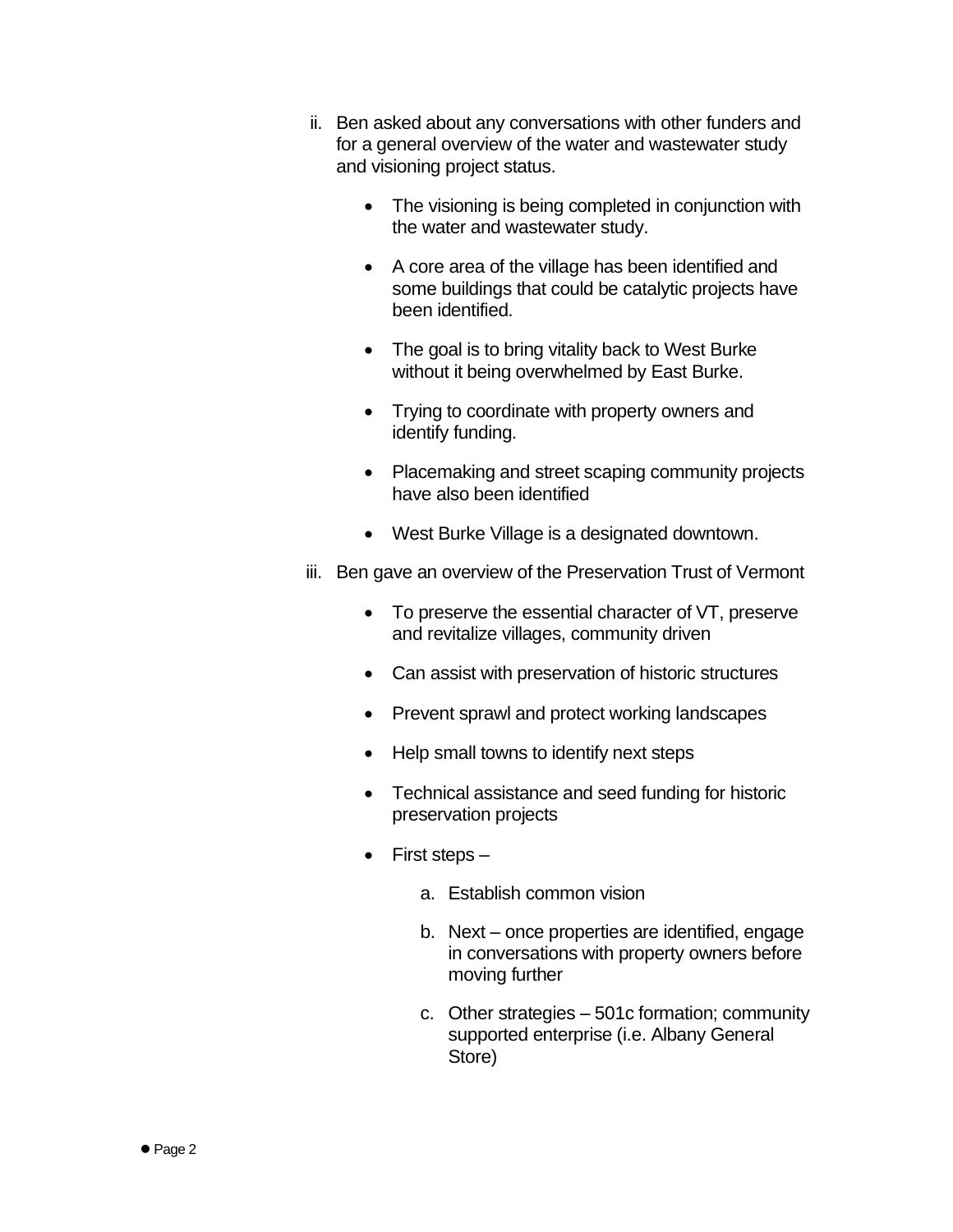- PTV can provide seed funding for: property transfer, formation of 501c attorney assistance, architectural assessment, hire development consultant to identify philanthropic opportunities, implementation funding – Freeman Foundation (\$50k – \$75k)
- Low hanging fruit may be coordination with property owners and helping them identify funding that makes improving their properties viable.
- It comes down to end use  $-$  sources of funding depend on end use, examples include:
	- a. ACCD tax credit
	- b. RD Rural Business Development Grant
	- c. Housing VT Housing and Conservation Board
	- d. NEK Fund
- Need to identify eligible use and eligible applicant to develop funding strategy
	- a. i.e. community facilities can't fund a space that would be used by private enterprise but a bike shop could use business development funding
- Next steps should be to identify property owners willing to move forward and identify funding sources that may help them.
- b. Non-profit formation discussion
	- i. One Burke is well positioned to become a non-profit. The purpose of the of the non-profit needs to be inclusive and incorporate education. To discuss with board at meeting January 6.
	- ii. Need to determine if it is One Burke's role to continue spearheading work or does separate "Friends of Burke" need to be formed as a 501c.
	- iii. A 501c can also accept and distribute donations
	- iv. 501c would be a good tool to obtain and deploy funds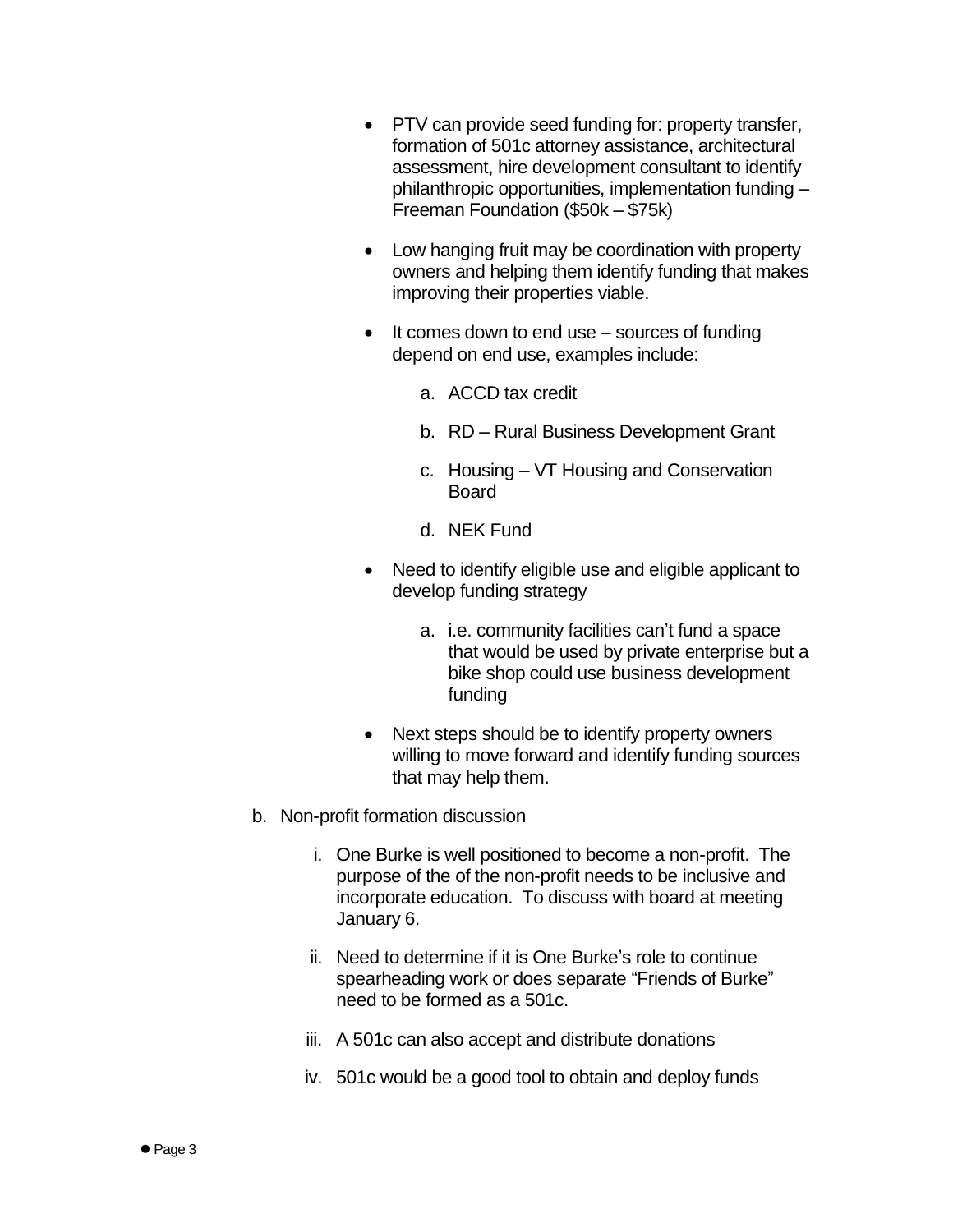- v. One idea would be to develop a revolving loan fund that could provide matching funds for building restoration.
- vi. Non-profit can be sustaining to keep movement going
- vii. Non-profit group can take some of the work off a municipality
- viii. PTV can help with attorney to structure of 501c matching grant combine with Community Foundation funding to cover most of the costs.
- c. Architectural assessment of key properties
	- i. Matching funding available from PTV
	- ii. Start with property owners that are willing to have study done
- d. Property owner coordination
	- i. Key to coordinate with property owners from the beginning.
	- ii. If property owners aren't interested in doing anything right now, try to negotiate a right of first refusal on property for the town so the town can have some say in the use of the property.
	- iii. Hold a "Resource Day" meeting with property owners to discuss funding availability for property improvements. Bring key property owners together with help of Ben and PTV to provide funding opportunities. Stress that it is not a regulatory source of funding.
	- iv. One property owner that owns several properties in town noted that Rural Edge expanding could impact tax base
	- v. One property owner that was reached out to may be interested in improvements if funding is available.
	- vi. First project should be very community focused.
	- vii. What could these buildings be, coordinate with property owners on their vision which could then lead to community support for water/wastewater to allow for the vision.
	- viii. Peter to coordinate with Ben to pull funding experts together.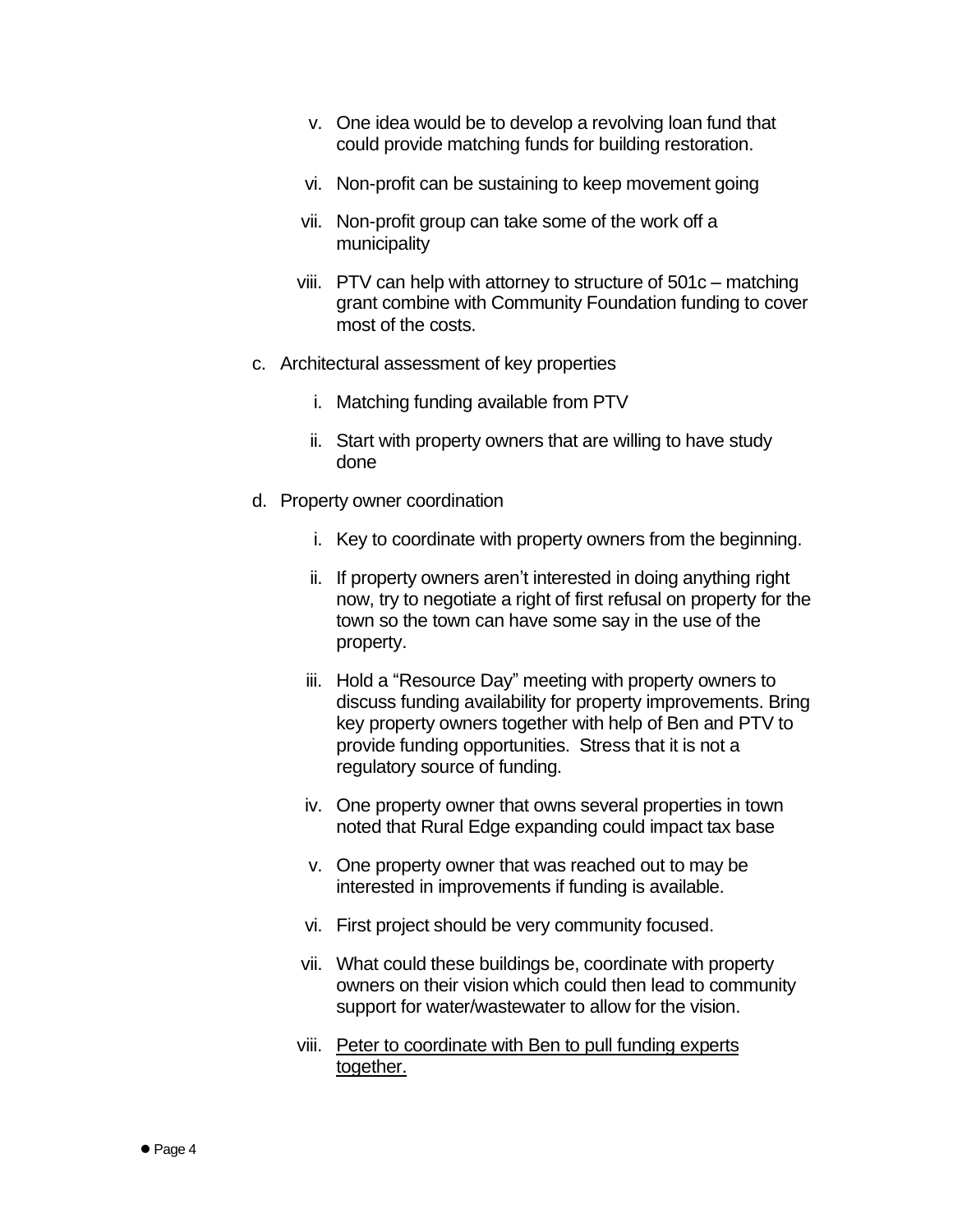- ix. Mike Harris to coordinate with property owners to attend funding meeting.
- x. Recommend including more property owners in future workshop. Keep it to initial set of property owners for first round.
- e. Community supported enterprise
	- i. Non-profit owns building then partners with business to use space at reduced rent
	- ii. Business can change but building can remain
- f. Need to pull together multiple funding sources
- g. The community development process takes years
- h. More coordination with property owners in West Burke Village is needed.
- i. Community revitalization is a roots up process educating on funding availability is great first step and then figuring out ways to fill in funding gaps.
- j. Team Better Block Bethel community pop-up event example to help with visioning – a video about it is available online. <https://bethelrevitalizationinitiative.org/better-block>
- k. Streetscape and community placemaking project could be good first project
	- i. Better places (ACCD) program applications due January 22<sup>nd</sup>, also AOT funding with assistance with re-doing zoning (Richard Amare). Also better connections funded through VTrans.
	- ii. Starting with placemaking may be easier
	- iii. Village Trustees park project coordination.
		- The Village is incorporated, has some funds that support FD, streetlights, etc., meet once per year
- l. Next steps
	- i. Identify property owners willing to move forward
	- ii. What funding sources?